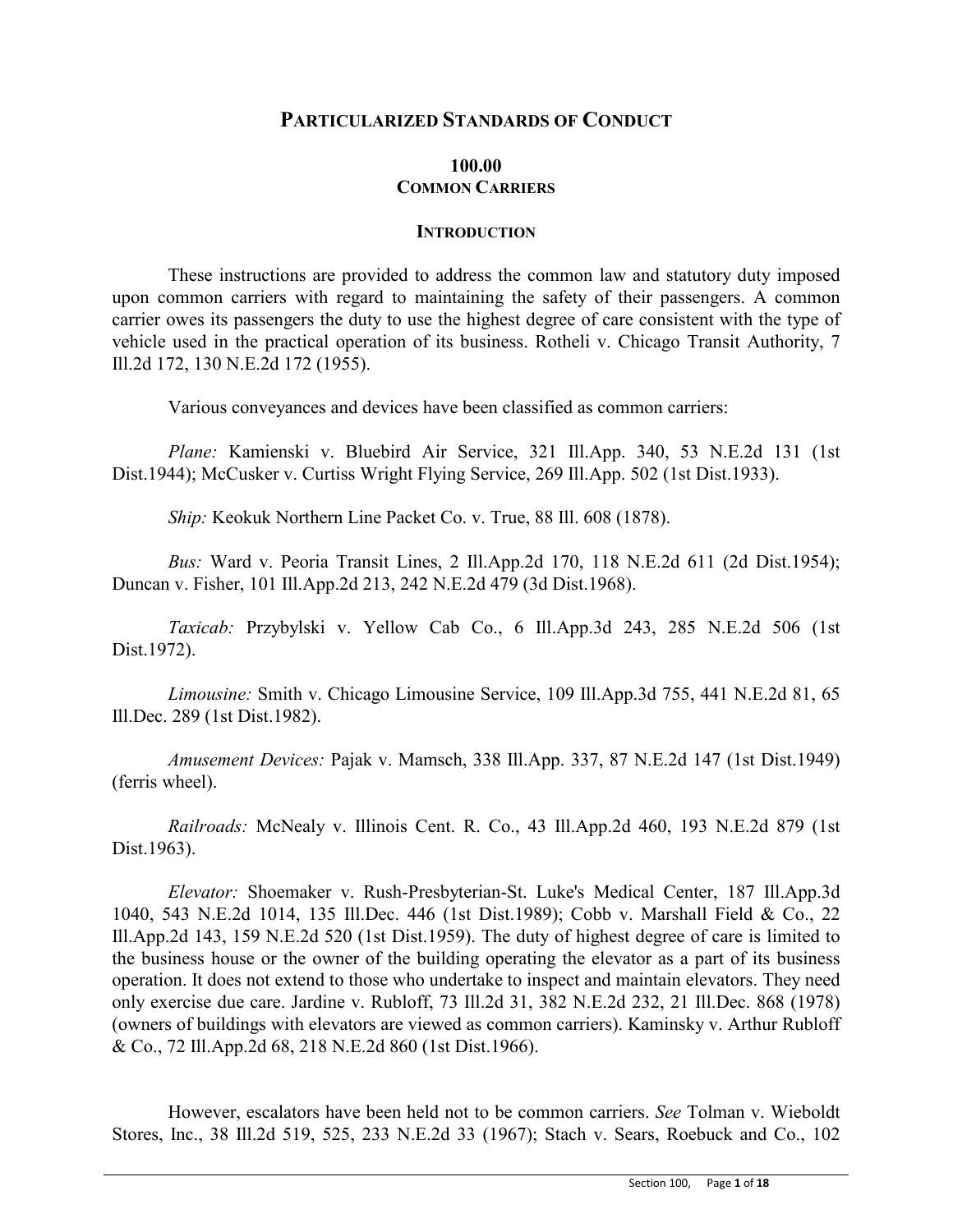Ill.App.3d 397, 412, 57 Ill.Dec. 879, 429 N.E.2d 1242 (1st Dist. 1981).

The relationship of passenger and carrier exists only when the person is in the act of boarding, is upon, or is in the act of alighting from the carrier's vehicle. Katamay v. Chicago Transit Authority, 53 Ill.2d 27, 289 N.E.2d 623 (1972) (*citing* IPI 100.09). The scope of "boarding" the conveyance has been held to include standing in line to get on a train (Katamay, *supra*) and "alighting" the conveyance does not terminate until the passenger has had a reasonable opportunity to reach a place of safety. Garrett v. Grant School Dist. No. 124, 139 Ill.App.3d 569, 487 N.E.2d 699, 93 Ill.Dec. 874 (2d Dist.1985).

The common carrier's duty to protect its passengers also extends to acts committed by the carrier's employees, other passengers, and strangers. A common carrier undertakes by contract of carriage to protect its passengers. Therefore, the carrier is responsible for injury caused by the intentional acts of its employees regardless of whether the act was within the actual or apparent scope of the employee's authority. Chicago & Eastern Railroad Co. v. Flexman, 103 Ill. 546 (1882); McMahon v. Chicago City Railway Co., 239 Ill. 334, 88 N.E. 223 (1909).

However, when a passenger leaves a conveyance and reaches a place of safety, normal rules of respondeat superior apply. Horecker v. Pere Marquette R. Co., 238 Ill.App. 278 (1st Dist.1925).

A common carrier also owes the highest degree of care to protect its passengers from assault, injury, or abuse by other passengers or third parties. Where the common carrier knows, or from facts and circumstances known to it should anticipate the danger of assault to a passenger by a fellow passenger, then it has the duty to exercise the highest degree of care to protect a passenger from assault, injury or abuse. Blackwell v. Fernandez, 324 Ill.App. 597, 602-603; 59 N.E.2d 342, 344-345 (1st Dist.1945); McCoy v. Chicago Transit Authority, 69 Ill.2d 280, 371 N.E.2d 625, 13 Ill.Dec. 690 (1977); Letsos v. Chicago Transit Authority, 47 Ill.2d 437, 265 N.E.2d 650 (1970).

This duty arises only when the carrier has actual notice of a danger or notice of facts and circumstances that a danger probably exists. The carrier's knowledge is a prerequisite to the imposition of the duty of the highest degree of care. Anderson v. Yellow Cab Co., 28 Ill.App.3d 656, 329 N.E.2d 278 (1st Dist.1975).

Public Act 84-939, effective September 24, 1985, amended the Metropolitan Transit Authority Act (70 ILCS 3605/27 (1994)), the Regional Transportation Authority Act (70 ILCS 3615/2.08 (1994)), and the Local Mass Transit District Act (70 ILCS 3610/4 (1994)) excluding the entities governed by these acts, their board members, officers, and employees from liability for:

[F]ailure to provide a security or police force or, if a security or police force is provided, for failure to provide adequate police protection or security, failure to prevent the commission of crimes by fellow passengers or other third persons or for the failure to apprehend criminals.

70 ILCS 3605/27 (1994).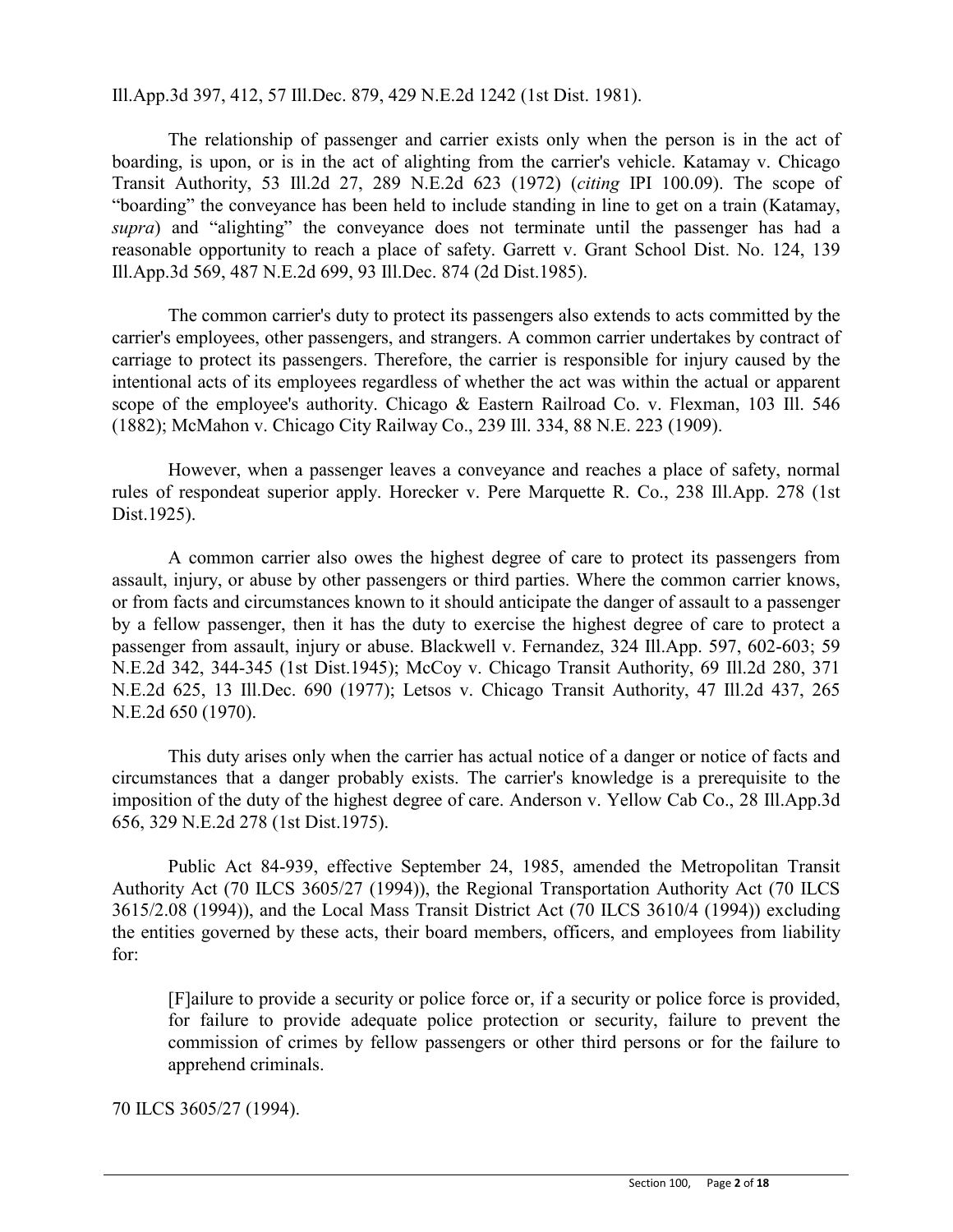The Illinois Supreme Court upheld the constitutionality of this Act in Bilyk v. Chicago Transit Authority, 125 Ill.2d 230, 531 N.E.2d 1, 125 Ill.Dec. 822 (1988). The Appellate Court in Young v. Chicago Transit Authority, 209 Ill.App.3d 84, 568 N.E.2d 18, 154 Ill.Dec. 18 (1st Dist.1990), held that the immunity afforded under this statute applied only prospectively from the statute's effective date of September 24, 1985.

In discharging its duty to passengers as a general class, a carrier has a qualified privilege under the common law to eject passengers for a failure to properly conduct themselves or obey reasonable rules. Carriers have the right to promulgate reasonable rules necessary to perform its statutory duty and may eject a passenger who violates such rules. Chicago & Alton Railroad Co. v. Willard, 31 Ill.App. 435 (4th Dist.1888). Railroad conductors are given the statutory power to arrest and eject passengers for specified acts under certain conditions. 610 ILCS 80/2, 80/3, 90/1, 90/2 (1994).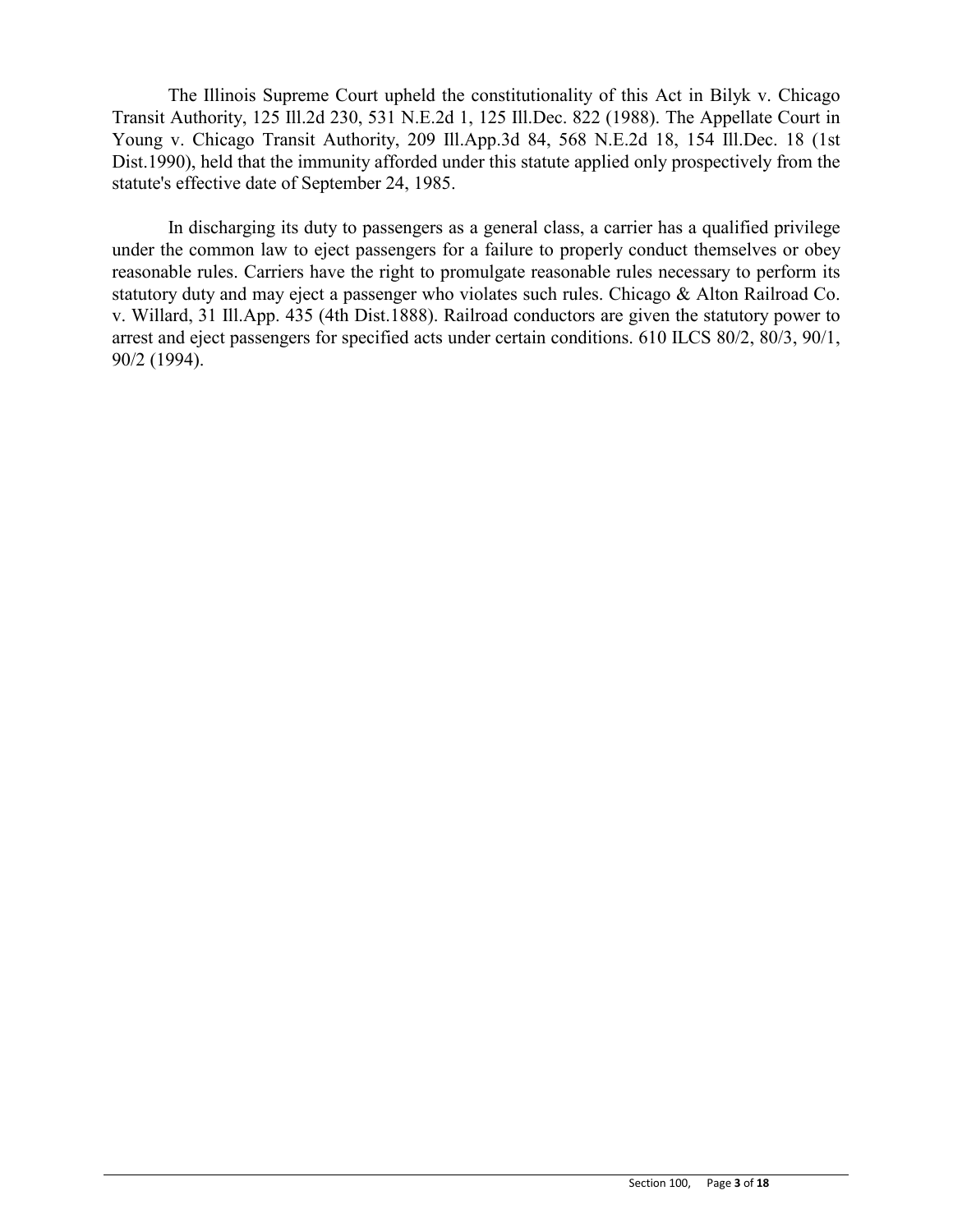## **100.01 Duty Of Common Carrier To Passenger**

At the time of the occurrence in question, the defendant, [name of carrier], was a common carrier. A common carrier is not a guarantor of its passengers' safety, but it has a duty to its passengers to use the highest degree of care consistent with the mode of conveyance used and the practical operation of its business as a common carrier by [rail, air, etc.]. Its failure to fulfill this duty is negligence.

#### **Notes on Use**

This instruction is not appropriate in a case where the affirmative act of a third person led to a passenger's injury. *Se*e IPI 100.02 (injury by third person); IPI 100.03 (injury by another passenger); IPI 100.04 (injury by carrier's employee). This instruction shall be used in place of IPI 10.04 to define the duty underlying the issue of negligence when the defendant is a common carrier.

#### **Comment**

This instruction sets forth the common law duty owed by a common carrier to its passengers. Loring v. Yellow Cab Co., 33 Ill.App.3d 154, 337 N.E.2d 428 (1st Dist.1975). While a common carrier owes its passengers the highest degree of care consistent with the operation of its vehicles, it is not an absolute insurer of its passengers' safety. A common carrier is not responsible for injuries suffered by a passenger unless a breach of the duty described herein is the proximate cause of the injury. Smith v. Chicago Limousine Service, Inc., 109 Ill.App.3d 755, 441 N.E.2d 81, 65 Ill.Dec. 289 (1st Dist.1982).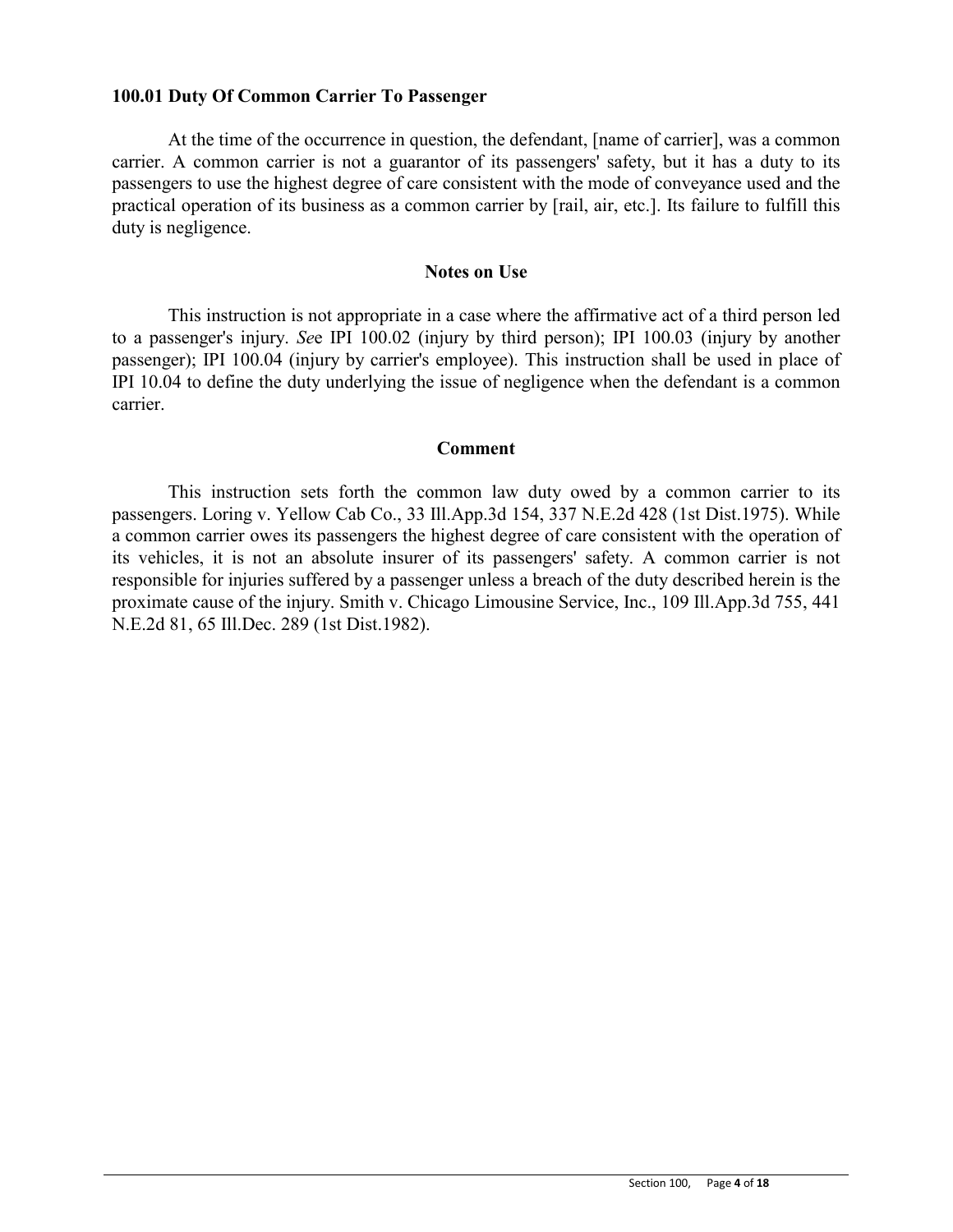## **100.02 Duty Of Carrier To Protect Passengers From Injury By Third Persons**

It was the duty of the defendant to exercise the highest degree of care consistent with the type of vehicle used and the practical operation of its business as a common carrier by [rail, air, etc.] to protect its passengers from the danger of injury from [e.g., stone throwing] of which it knew or should have anticipated from facts and circumstances known to it while the passengers were on its [train, plane, etc.] or while boarding or alighting therefrom. The failure of the defendant to fulfill this duty is negligence.

## **Notes on Use**

This instruction is applicable when the injury is alleged to be the result of the direct conduct of a non-passenger. This instruction shall be used in place of IPI 10.04 to define the duty underlying the issue of negligence when the defendant is a common carrier.

### **Comment**

This instruction, IPI 100.03 (common carrier's duty to protect passengers from assaults by other passengers) and IPI 100.12 (common carrier's duty to protect invitees from assault) have one rule of law in common. In order for any duty of protection to arise, the carrier must have notice of the actual danger, or notice from facts and circumstances known to it that the danger probably exists. Morris v. Chicago Transit Authority, 28 Ill.App.3d 183, 328 N.E.2d 208 (1st Dist.1975) (defendant had no notice of rock throwing incidents prior to occurrence); Blackwell v. Fernandez, 324 Ill.App. 597, 602-603; 59 N.E.2d 342, 344-345 (1st Dist.1945) (the carrier had notice from the insulting behavior of a drunk that an assault was likely); Neering v. Illinois Central R. Co., 383 Ill. 366, 378-380; 50 N.E.2d 497, 502-503 (1943) (the railroad was liable for an assault on a person waiting on a train platform by one of a group of hobos the railroad knew congregated in the area).

These situations where notice of the danger is required before a duty to protect from it arises must be distinguished from those situations in which the accident was caused by the act of a third person but the carrier was negligent in not guarding against the occurrence. Elgin, A. & S. Traction Co. v. Wilson, 217 Ill. 47, 51-52; 75 N.E. 436, 437 (1905) (railroad liable for injuries to passenger when boys threw unlocked and unattended switch); Chicago, P. & St. L. Ry. Co. v. Lewis, 145 Ill. 67, 33 N.E. 960 (1893) (an instruction that the carrier was not liable if its tracks were "apparently" in good condition was held erroneous because the carrier had the duty to exercise the highest degree of care to discover the defects).

Amendments to the Metropolitan Transit Authority Act (70 ILCS 3605/27 (1994)), the Regional Transportation Authority Act (70 ILCS 3615/2.08 (1994)), and the Local Mass Transit District Act (70 ILCS 3610/4 (1994)), effective September 24, 1985, have exempted the Chicago Transit Authority and the other entities governed by these acts from liability for the failure to prevent the commission of crimes by fellow passengers or other third parties. *See* Introduction.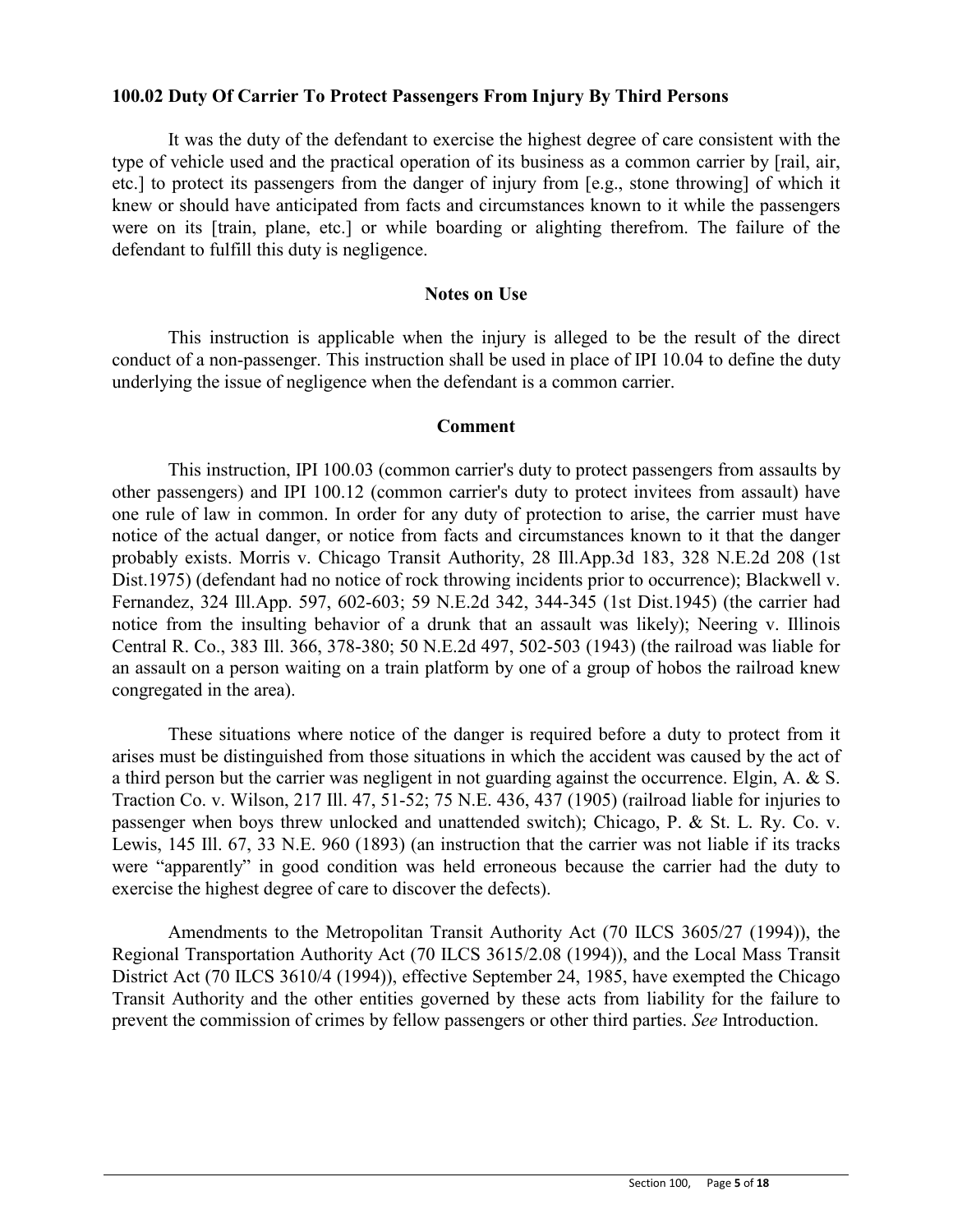## **100.03 Duty Of Carrier To Protect Passengers From Other Passengers**

It was the duty of the defendant to exercise the highest degree of care consistent with the type of vehicle used and the practical operation of its business as a common carrier by [rail, air, etc.] to protect its passengers while they were on its [train, plane, etc.], or while boarding or alighting therefrom, from [assault,] [injury,] [and] [abuse] from fellow passengers, of which it knew, or should have anticipated, from facts and circumstances known to it. The failure of the defendant to fulfill this duty is negligence.

[This obligation cannot be delegated to another. It is therefore not a defense for the defendant that another person, including [i.e., police department] failed to protect the defendant's passengers while they were on the defendant's [train, plane, etc.] from assault, injury and abuse from fellow passengers, of which the defendant knew, or should have anticipated from facts and circumstances known to it. Now, when I use the term "cannot be delegated" in these instructions, I mean that the duty must be performed by the defendant and cannot be left to some other person.]

## **Notes on Use**

This instruction is applicable when the injury is alleged to be the result of the direct conduct of another passenger. This instruction shall be used in place of IPI 10.04 to define the duty underlying the issue of negligence when the defendant is a common carrier.

The bracketed second paragraph should only be used where evidence has been offered that a third party or entity (i.e., local police department) may have had a concurrent duty to protect the plaintiff or been present under circumstances where such third party or entity may have been expected to render protection to the plaintiff.

# **Comment**

The duty to exercise the highest degree of care extends to the protection of passengers from assault by other passengers.

If the common carrier knows, or from facts and circumstances known to it should anticipate the danger of assault to a passenger by a fellow passenger, then it has the duty to exercise the highest degree of care to protect a passenger from assault, injury, or abuse. McCoy v. Chicago Transit Authority, 69 Ill.2d 280, 371 N.E.2d 625, 13 Ill.Dec. 690 (1977) (question of fact as to whether carrier should have been aware that three intoxicated men had propensity to cause injury); Watson v. Chicago Transit Authority, 52 Ill.2d 503, 288 N.E.2d 476 (1972) (question of fact whether bus driver should have known of danger presented by passengers brandishing a gun); Blackwell v. Fernandez, 324 Ill.App. 597, 602-603; 59 N.E.2d 342, 344-345 (1st Dist.1945) (the carrier had the duty to protect its passenger from abuse of a drunk and was therefore liable for the resulting knifing). This duty to protect passengers cannot be delegated by the carrier. The bracketed language was approved in Gordon v. Chicago Transit Authority, 128 Ill.App.3d 493, 470 N.E.2d 1163, 83 Ill.Dec. 743 (1st Dist.1984).

Amendments to the Metropolitan Transit Authority Act (70 ILCS 3605/27 (1994)), the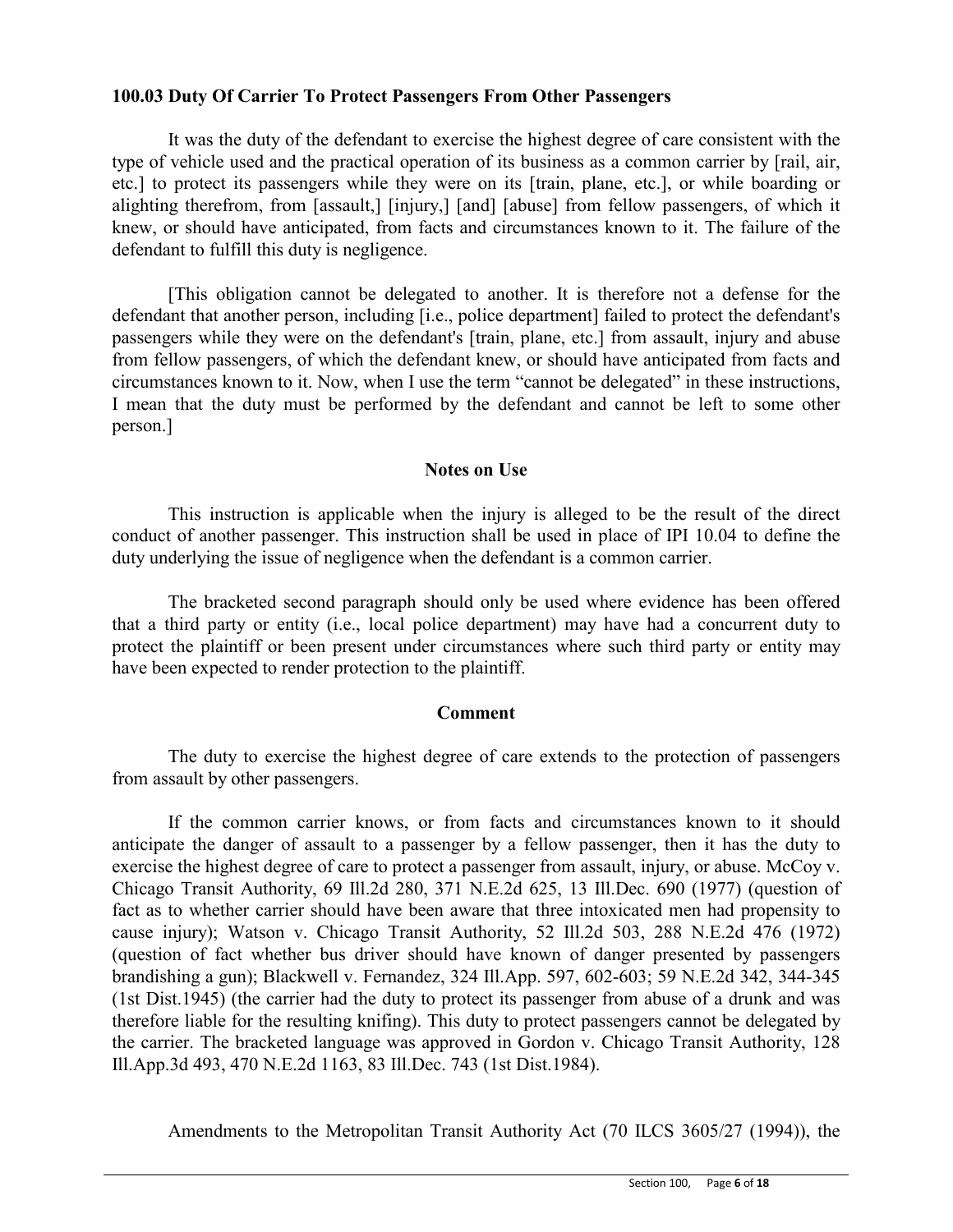Regional Transportation Authority Act (70 ILCS 3615/2.08 (1994)), and the Local Mass Transit District Act (70 ILCS 3610/4 (1994)), effective September 24, 1985, have exempted the Chicago Transit Authority and the other entities governed by these acts from liability for the failure to prevent the commission of crimes by fellow passengers or other third parties. *See* Introduction.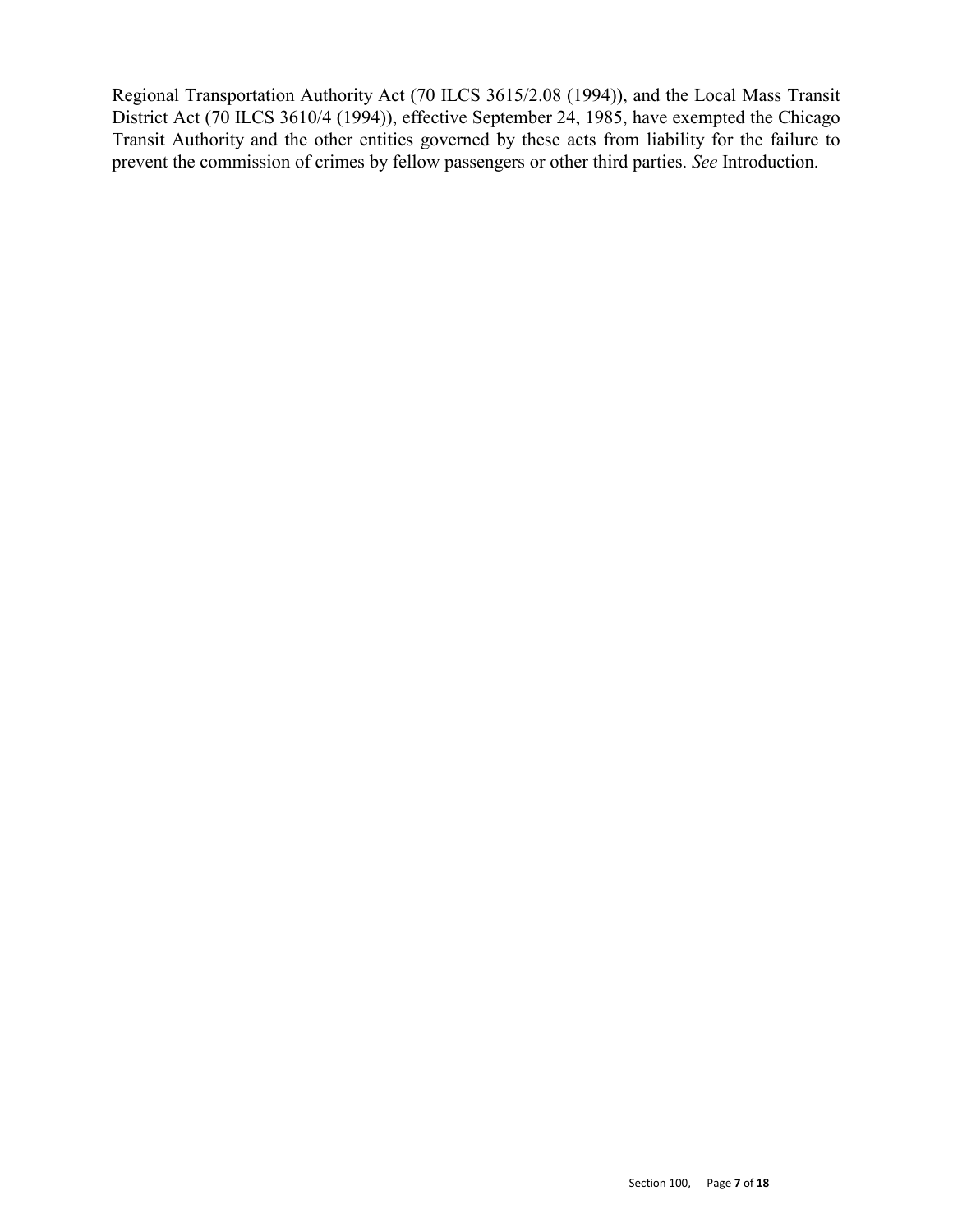# **100.04 Duty Of Carrier To Protect Passengers From Assault, Abuse, Or Intentional Harm By Employees**

The defendant is liable for any injury caused to its passengers by any [assault] [abuse] [intentional harm] to them by an employee of the carrier [then on duty].

## **Notes on Use**

The material in the last bracket, "then on duty," should only be used when this is an issue.

### **Comment**

A common carrier undertakes by contract of carriage to protect its passengers. Therefore, when an employee is on duty, whether the act is or is not in the actual or apparent scope of authority is immaterial. In Chicago & E. R. Co. v. Flexman, 103 Ill. 546 (1882), a passenger who had lost his watch accused a brakeman of having it and was assaulted by the brakeman. The court held that whether or not the brakeman was furthering his employment was immaterial; the railroad by contract had undertaken to carry the passenger safely and treat him respectfully. McMahon v. Chicago City Ry. Co., 239 Ill. 334, 88 N.E. 223 (1909) (passenger knocked down in a scuffle between conductor and another passenger over a right to further "transfers").

However, when a passenger leaves a conveyance and reaches a place of safety, normal rules of respondeat superior apply. Horecker v. Pere Marquette R. Co., 238 Ill.App. 278 (1st Dist.1925) (railroad not liable for the assault of an off-duty gatekeeper on a husband accompanying his wife to the station).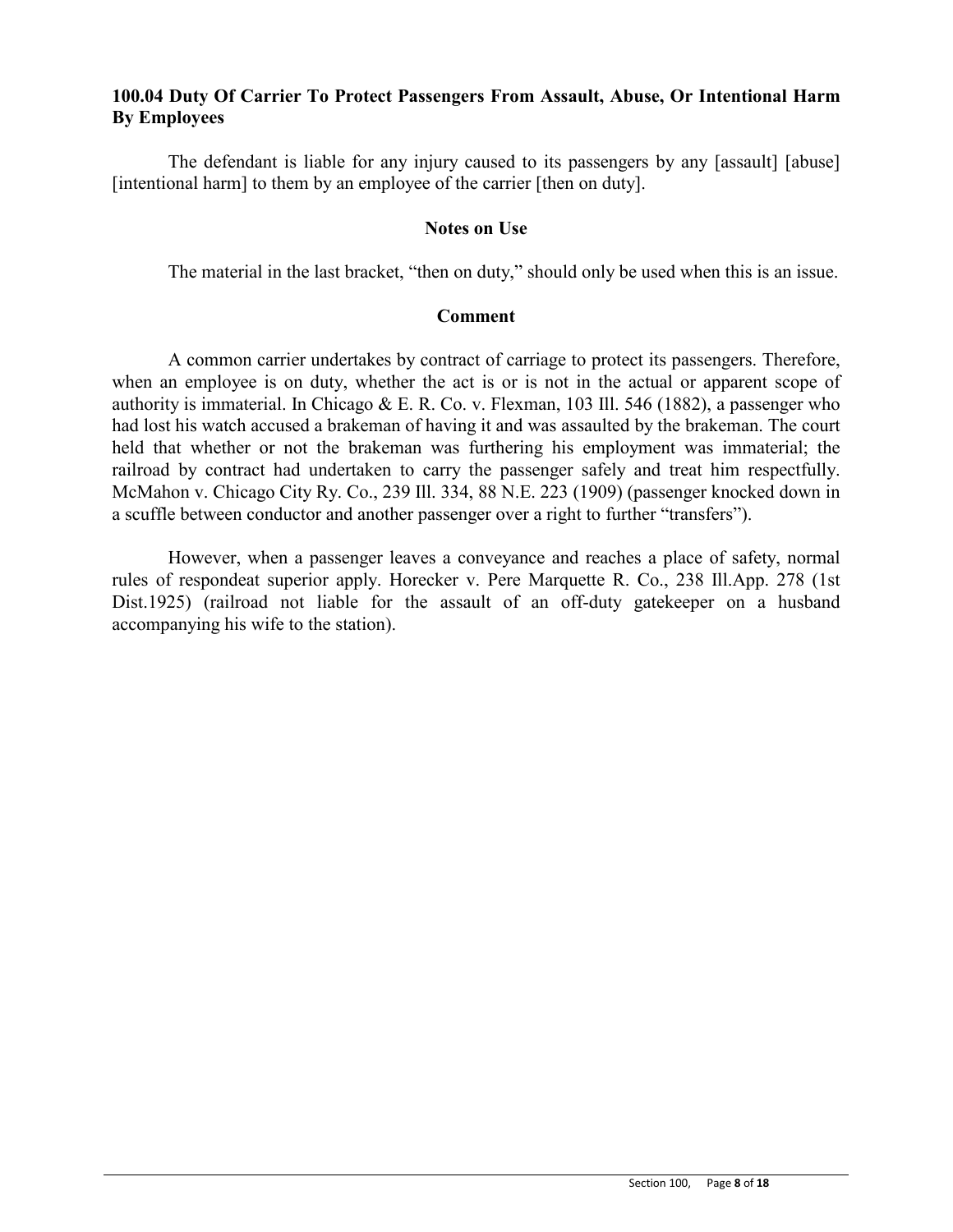# **100.05 Statutory Duty And Power Of Railroad Conductor To Arrest For Drinking Or Intoxication**

There was in force in the State of Illinois at the time of the occurrence in question a certain statute which provided that any person who shall drink any intoxicating liquor, or who shall be intoxicated in or upon any railroad car in use for the transportation of passengers, or in or about any railroad station or platform, shall be subject to arrest and conviction and any railroad conductor while on duty is authorized and empowered, for the purposes of enforcing this statute, to exercise all the powers conferred upon sheriffs. It is the duty of conductors to enforce this statute and to arrest without process any person who violates the statute and in so doing the railroad conductor shall be held to be acting for the State of Illinois and not as the employee of the railroad.

## **Notes on Use**

This instruction should be used only where an arrest is made or attempted by a conductor. Where a conductor does not make an arrest, IPI 100.06 and 100.07 are more appropriate.

### **Comment**

This instruction is based on 610 ILCS 90/1, 90/2 (1994).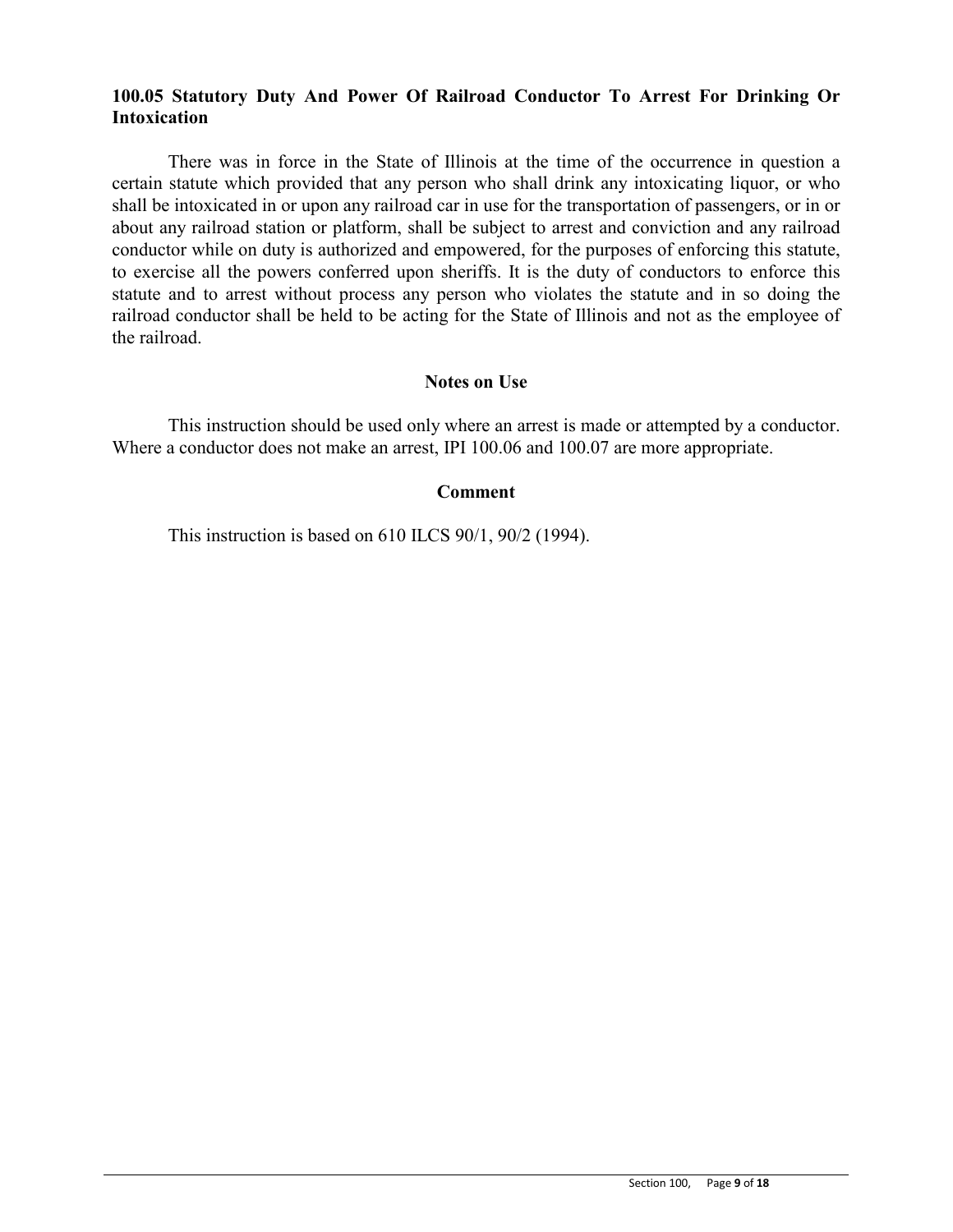### **100.06 Duty Of Carrier To Protect Passengers--Conductor Vested With Police Powers**

There was in force in the State of Illinois at the time of the occurrence in question a certain statute which provided that the conductors of all railroad trains carrying passengers shall be vested with police powers while on duty on their respective trains. It is further provided in this statute that when any passenger [shall be guilty of disorderly conduct] [uses any obscene language, to the annoyance and vexation of passengers] [plays any games of cards or other games of chance for money or other valuable thing] upon any railroad train, the conductor of the train is authorized to stop the train and eject the passenger from the train, using only such force as may be necessary to accomplish the removal, and may command the assistance of the employees of the railroad company, or any of the passengers, to assist in the passenger's removal; but before ejecting the passenger the conductor shall tender to him any unused portion of the fare which he has paid.

In ejecting the passenger the conductor must exercise reasonable care to put him off at a reasonably safe place.

#### **Comment**

This instruction is based on 610 ILCS 80/2, 80/3 (1994). A carrier may have right to eject passenger but not at a time or under circumstances which make it dangerous to life or limb. Chicago City Ry. Co. v. Pelletier, 134 Ill. 120, 24 N.E. 770 (1890) (noisy passenger forcibly ejected from train).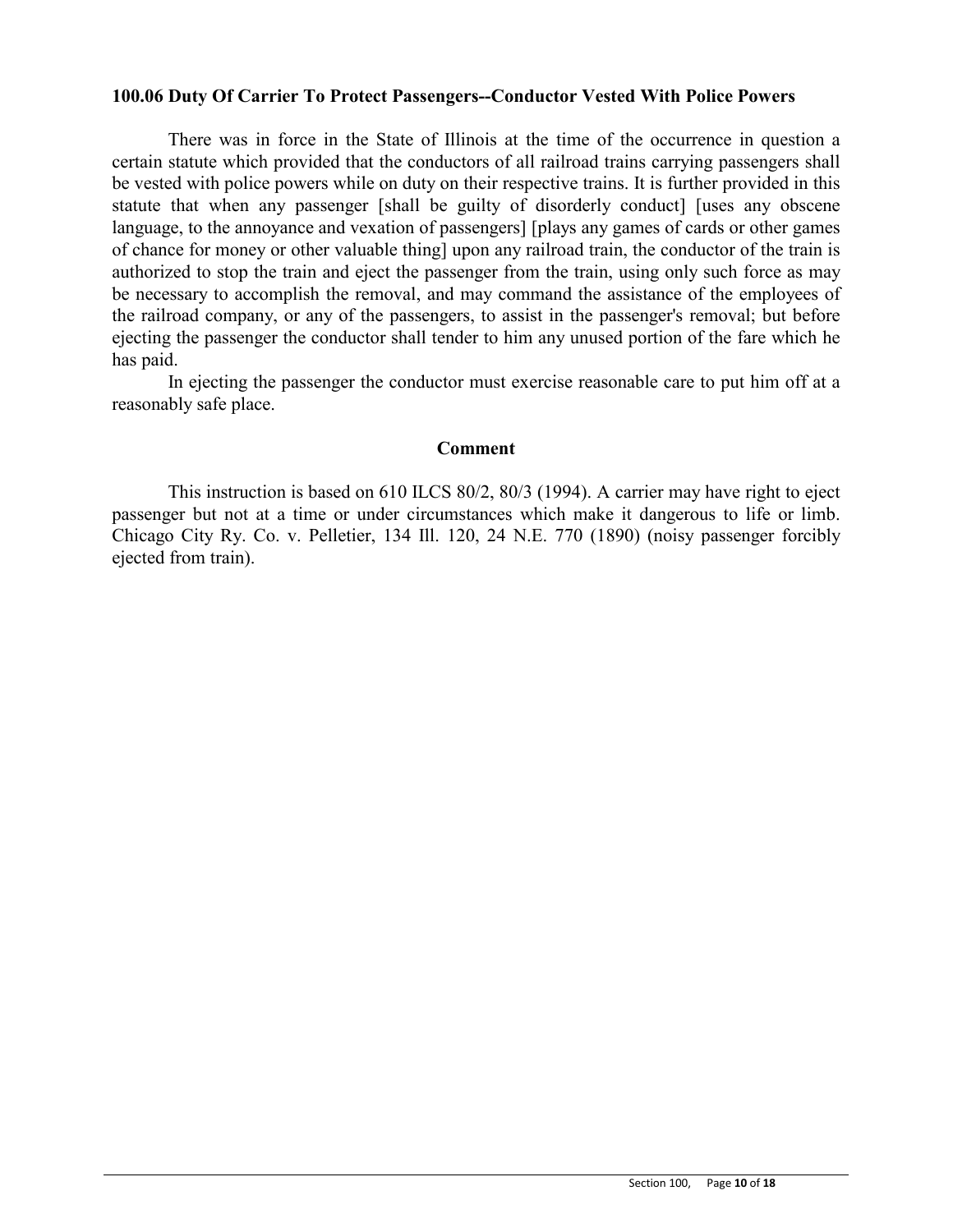# **100.07 Conduct Of Passengers--Right Of Carriers To Eject**

Passengers riding in public conveyances are required to conform their conduct to the ordinary and usual standards of passengers. They must also comply with reasonable rules and regulations of the carrier designed to provide for the safety and comfort of the passengers and the proper management of the conveyance as are made known to them.

The failure or refusal of a passenger so to conduct himself, or a violation of known reasonable rules and regulations of the carrier, results in a termination of his rights as a passenger. The defendant's employees then have the right to use such force as is reasonably necessary to eject the passenger from the conveyance on the tender by the carrier's employee to the plaintiff any unused portion of the fare which he has paid.

### **Comment**

The carrier has the common law right to make and enforce reasonable and just rules enabling it to perform the duty owed to its passengers. Passengers must comply with such rules. A railroad may eject a passenger who violates reasonable rules and regulations. Chicago & Alton R. Co. v. Willard, 31 Ill.App. 435 (4th Dist.1888) (the railroad was privileged to eject a person who failed to produce a ticket by the time the train reached the next station and was forcibly put off). A train conductor has a statutory right to eject a passenger for failing to pay his lawful fare; the use of abusive, profane, vulgar, or obscene language; or conducting himself so as to make his presence offensive or unsafe to other passengers. 740 ILCS 135/31 (1994).

So long as the ejection does not employ unreasonable or unnecessary force and violence, it does not constitute an assault. People v. Ibom, 25 Ill.2d 585, 185 N.E.2d 690 (1962). The use of unreasonable force gives rise to a cause of action for damages against a train conductor. 740 ILCS 135/31 (1994).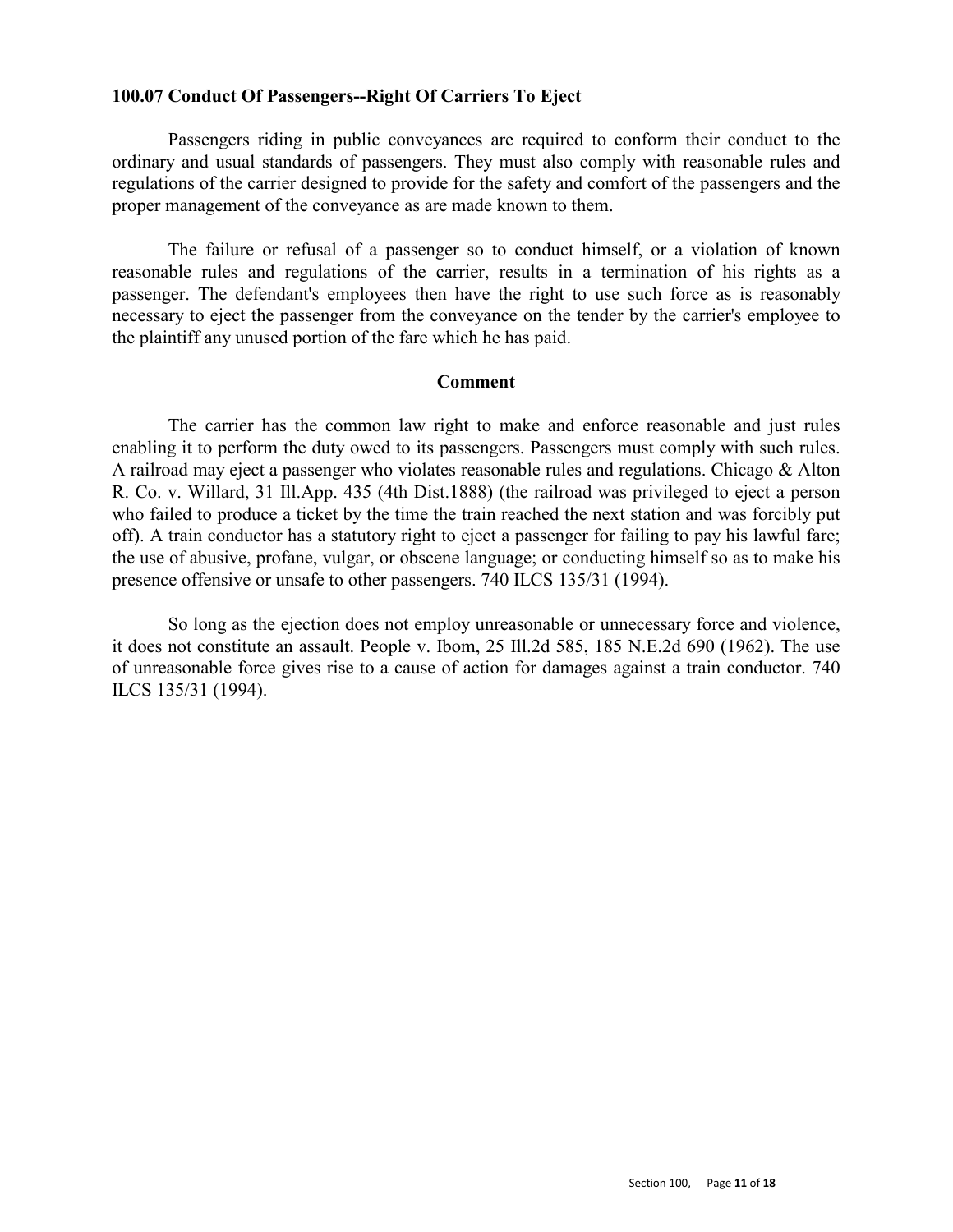## **100.08 Duty To Disabled, Infirm, Or Intoxicated Person, Or To A Child**

When a carrier is aware that a passenger is [mentally or physically disabled] [feeble or infirm] [intoxicated] [a child traveling alone] so that the hazards of travel are increased as to [him] [her], it is the duty of the carrier to provide that additional care which the circumstances reasonably require. The failure of the defendant to fulfill this duty is negligence.

#### **Notes on Use**

This instruction shall be used in place of IPI 10.04 to define the duty underlying the issue of negligence when the defendant is a common carrier.

### **Comment**

When a common carrier has actual knowledge that a person is suffering from some physical or mental disability, and further realizes that that person is in an unsafe place or cannot safely alight from its conveyance, the carrier owes him a duty to provide the additional care which his circumstances reasonably require. Burke v. Chicago & N.W. R. Co., 108 Ill.App. 565 (2d Dist.1902) (a helpless drunk was injured by a switching train after he had been deposited on a platform located between two sets of tracks). Chevalier v. Chicago Transit Authority, 338 Ill.App. 119, 86 N.E.2d 838 (1st Dist.1949) (carrier not on notice that drunk requires special attention when he was able to stand by himself). Dabney v. Baltimore & O.S.W. R. Co., 140 Ill.App. 269 (4th Dist.1908) (carrier's duty of additional care had terminated when drunk was deposited safely on platform and was later injured while trying to walk back to station along the tracks). Smorawski v. Chicago City R. Co., 211 Ill.App. 557, 561 (1st Dist.1918) (verdict affirmed for boy between 6 and 7 who fell from the back step of a streetcar where he was hanging by a grabrail).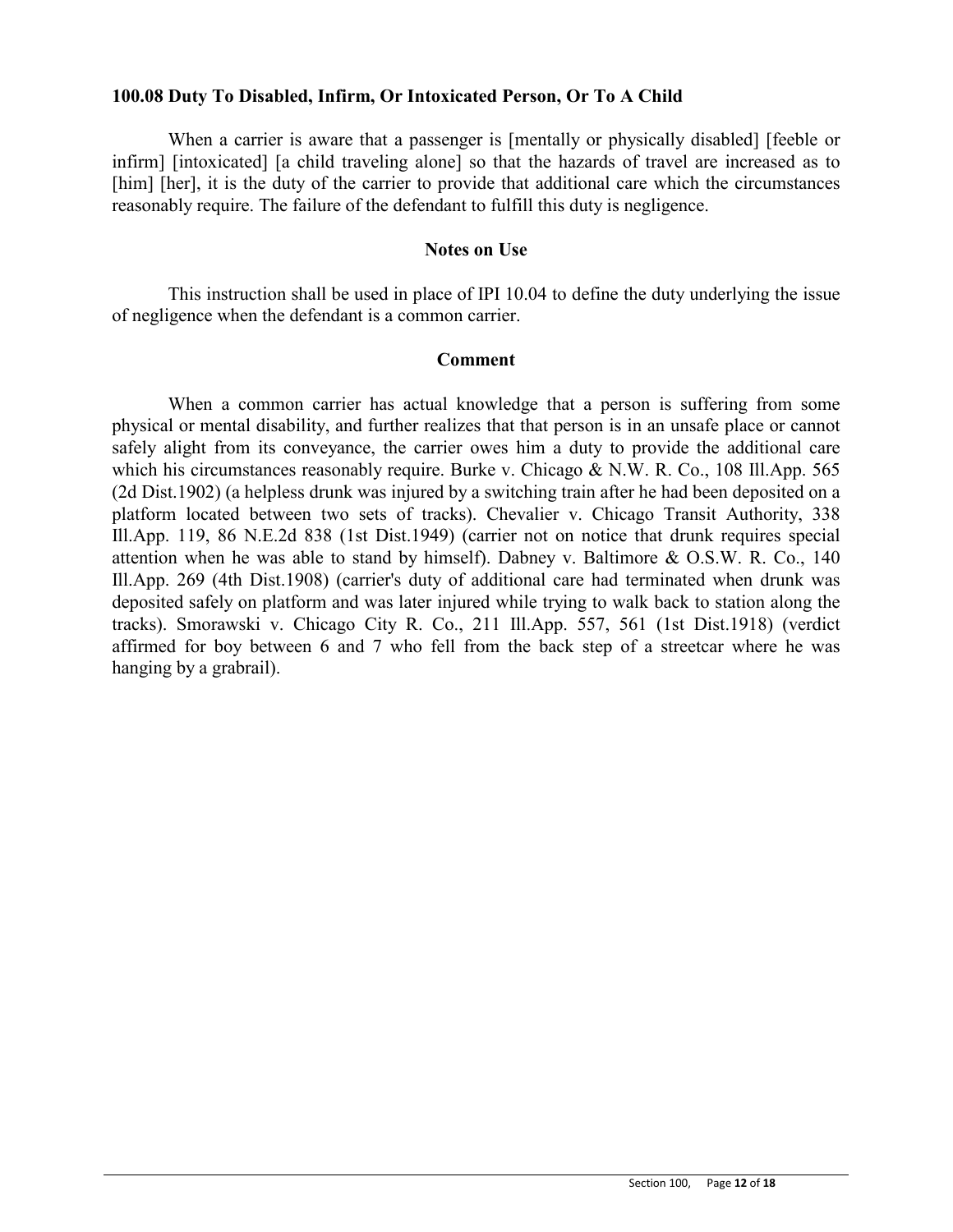#### **100.09 Who Is A Passenger**

When I use the word passenger, I mean a person who with the actual or implied consent of the carrier [is in the act of boarding] [is upon] [or] [is in the act of alighting from] the [vehicle] [conveyance] of a common carrier.

#### **Notes on Use**

IPI 100.10 covers the definition of a passenger when the issue of a transfer from one conveyance to another exists. IPI 100.11 covers the definition of a passenger on an elevator or escalator.

#### **Comment**

It is not a requirement that the plaintiff be in physical contact with the conveyance in order to occupy the status of passenger. In Katamay v. Chicago Transit Authority, 53 Ill.2d 27, 289 N.E.2d 623 (1972), the Illinois Supreme Court held that a woman standing on the platform provided for boarding and alighting was in the "act of boarding" if with the intent to board a standing train she was moving toward the train for that purpose. Although it is not necessary that a person shall have paid his fare or be in possession of a ticket, the person must put himself in the care of the carrier or directly within its control with the bona fide intention of becoming a passenger. Burns v. Regional Transp. Authority, 112 Ill.App.3d 464, 445 N.E.2d 348, 67 Ill.Dec. 868 (1st Dist.1982), *rev'd on other grounds sub nom.* Stack v. Regional Transp. Authority, 101 Ill.2d 284, 461 N.E.2d 969, 78 Ill.Dec. 135 (1984).

One who intends to become a passenger and boards a conveyance through the customary entrance becomes a passenger when expressly or impliedly accepted as such by the carrier. Illinois Cent. R. Co. v. O'Keefe, 168 Ill. 115, 119; 48 N.E. 294, 294 (1897) (a person who jumped on the baggage car platform of a moving train after the passenger doors had been closed was not impliedly accepted as a passenger by the railroad even though the conductor knew that someone had boarded the baggage car). Finley v. Chicago, A. & E. Ry. Co., 3 Ill.App.2d 436, 122 N.E.2d 594 (1st Dist.1954) (person who got on slowly-moving train at station only to be thrown off by a violent acceleration was a passenger). Actually paying a fare is unnecessary. Ruch v. Aurora, E. & C. R. Co., 150 Ill.App. 329 (2d Dist.1909) (plaintiff, who had fare and intended to pay it, was passenger notwithstanding conductor had not asked for the fare).

The relationship of passenger and carrier continues after the passenger alights until the passenger has had a reasonable opportunity to reach a place of safety. Loring v. Yellow Cab Co., 33 Ill.App.3d 154, 337 N.E.2d 428 (1st Dist.1975). From the moment a passenger reaches a place of safety, a common carrier owes a person only the duty of ordinary care. Sims v. Chicago Transit Authority, 4 Ill.2d 60, 122 N.E.2d 221 (1954) (person no longer a passenger after getting off streetcar in the middle of block and walking around in front of it where she was struck by streetcar coming in opposite direction).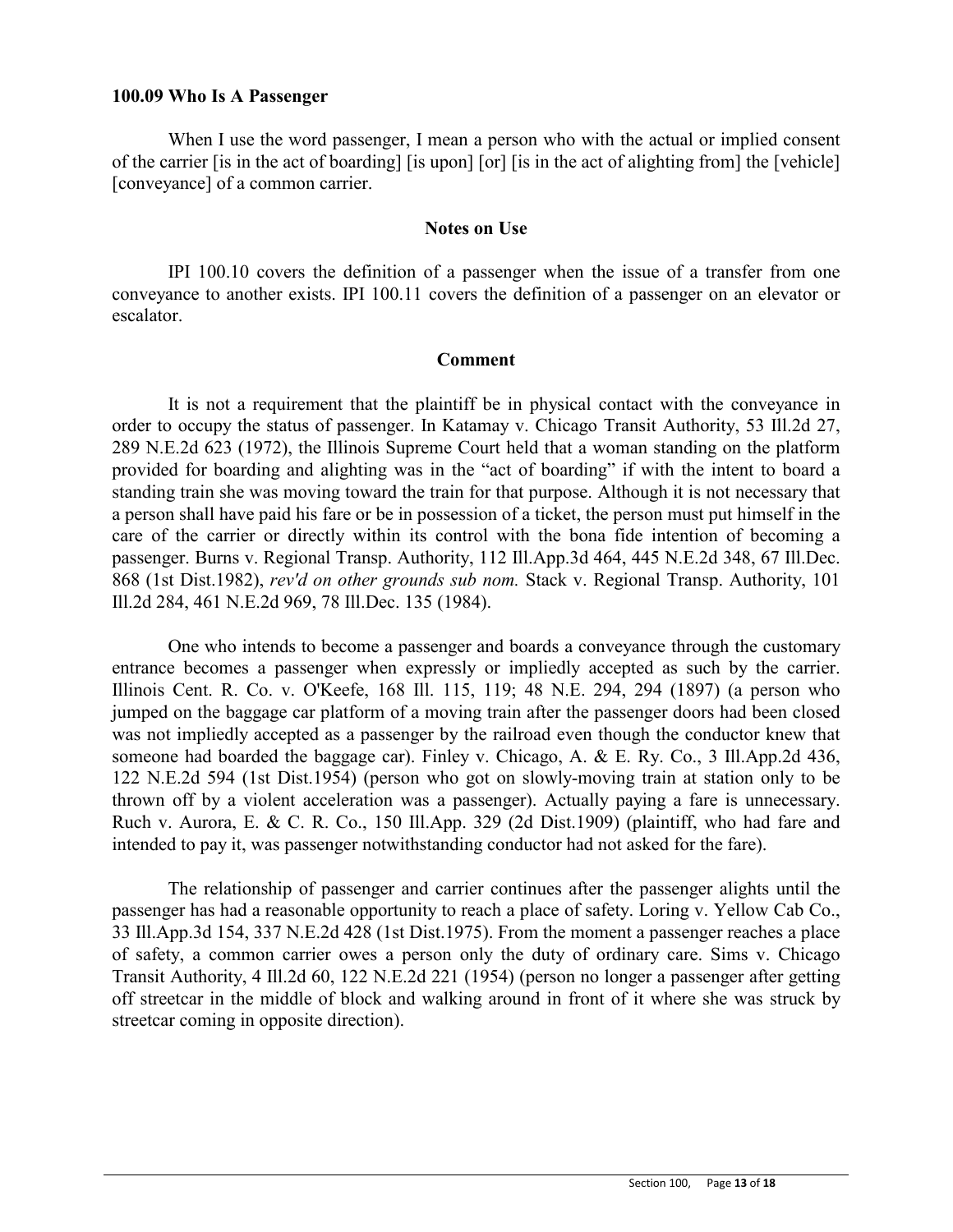### **100.10 Who Is A Passenger--Transfer From One Vehicle To Another At Issue**

The duty of the defendant to a passenger to exercise the highest degree of care is suspended from the time the passenger alights at an intermediate point to transfer to another [train, plane, etc.] after the passenger has had a reasonable opportunity to reach a place of reasonable safety, and resumes when the passenger is in the act of boarding another [train, plane, etc.] within the time and place fixed by the transfer, to continue his journey. During the period from the time the plaintiff alighted from the defendant's [train, plane, etc.] and after he had a reasonable opportunity to reach a place of reasonable safety, until the time when he was in the act of boarding another of the defendant's [train, plane, etc.]s, the duty the defendant owed to the plaintiff was the same it owed to the general public, that is to exercise ordinary care.

A failure of the defendant to fulfill the duty applicable to the facts as you determine them to be in this case is negligence.

## **Notes on Use**

This instruction is to be used only when there is a question of fact as to whether the injured person was in the process of transferring from one vehicle to another. This instruction may only be used in conjunction with IPI 100.09 defining a passenger. This instruction shall be used in place of IPI 10.04 to define the duty underlying the issue of negligence when the defendant is a common carrier under evidence giving rise to this instruction.

### **Comment**

The duty of a common carrier to exercise the highest degree of care arises out of the contract of carriage in exchange for consideration. While the duty is continuous throughout this relationship and extends to transferring passengers from one conveyance to another, it is suspended from the time the carrier discharges a passenger at an intermediate point of his journey until the conveyance is resumed. The duty during the interim is one of ordinary care. Rotheli v. Chicago Transit Authority, 7 Ill.2d 172, 130 N.E.2d 172 (1955); Jones v. Chicago & N.W. Transp. Co., 206 Ill.App.3d 136, 563 N.E.2d 1120, 151 Ill.Dec. 14 (1st Dist.1990).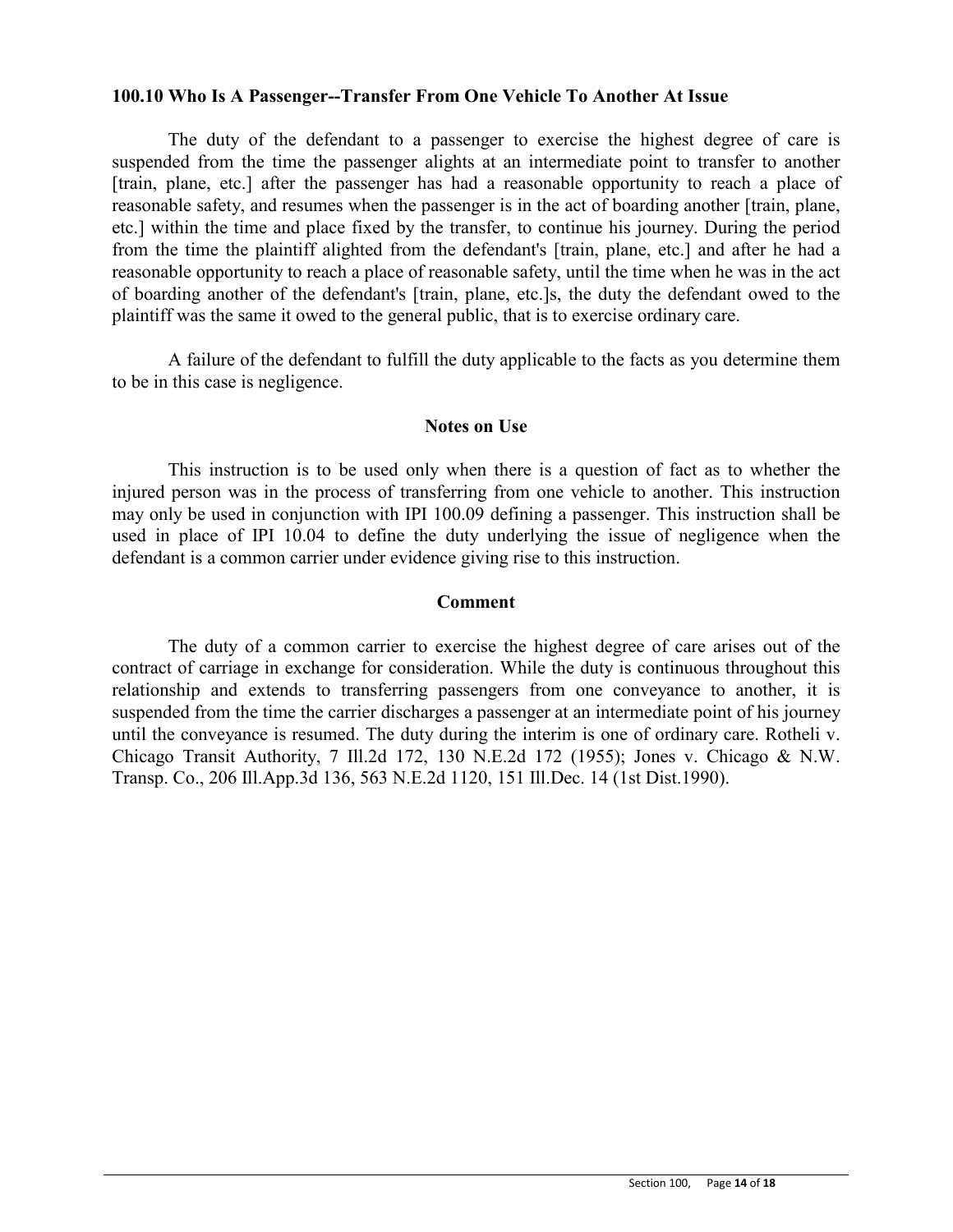## **100.11 Who Is A Passenger--Elevator, Escalator Only**

When I use the word passenger, I mean a person, who, with the actual or implied consent of the defendant, is [entering] [leaving] [or] [riding] upon an [elevator] [escalator] to be carried from one floor of the defendant's [building] [place of business] to another.

## **Notes on Use**

This instruction is limited to passengers on elevators and escalators. For the definition of passengers in other situations *see* IPI 100.09, 100.10.

### **Comment**

In elevator and escalator cases, whether the operator has accepted a person as a passenger will usually depend on the purpose for which the person is in the building. Steiskal v. Marshall Field & Co., 238 Ill. 92, 87 N.E. 117 (1908) (an unsolicited, prospective employee who was directed to see the superintendent on the ninth floor was a passenger while on an elevator on the way down from that floor after he could not locate the superintendent); Heffernan v. Mandel Brothers, 297 Ill.App. 272, 17 N.E.2d 523 (1st Dist.1938) (a customer who slipped when an escalator jerked was a passenger).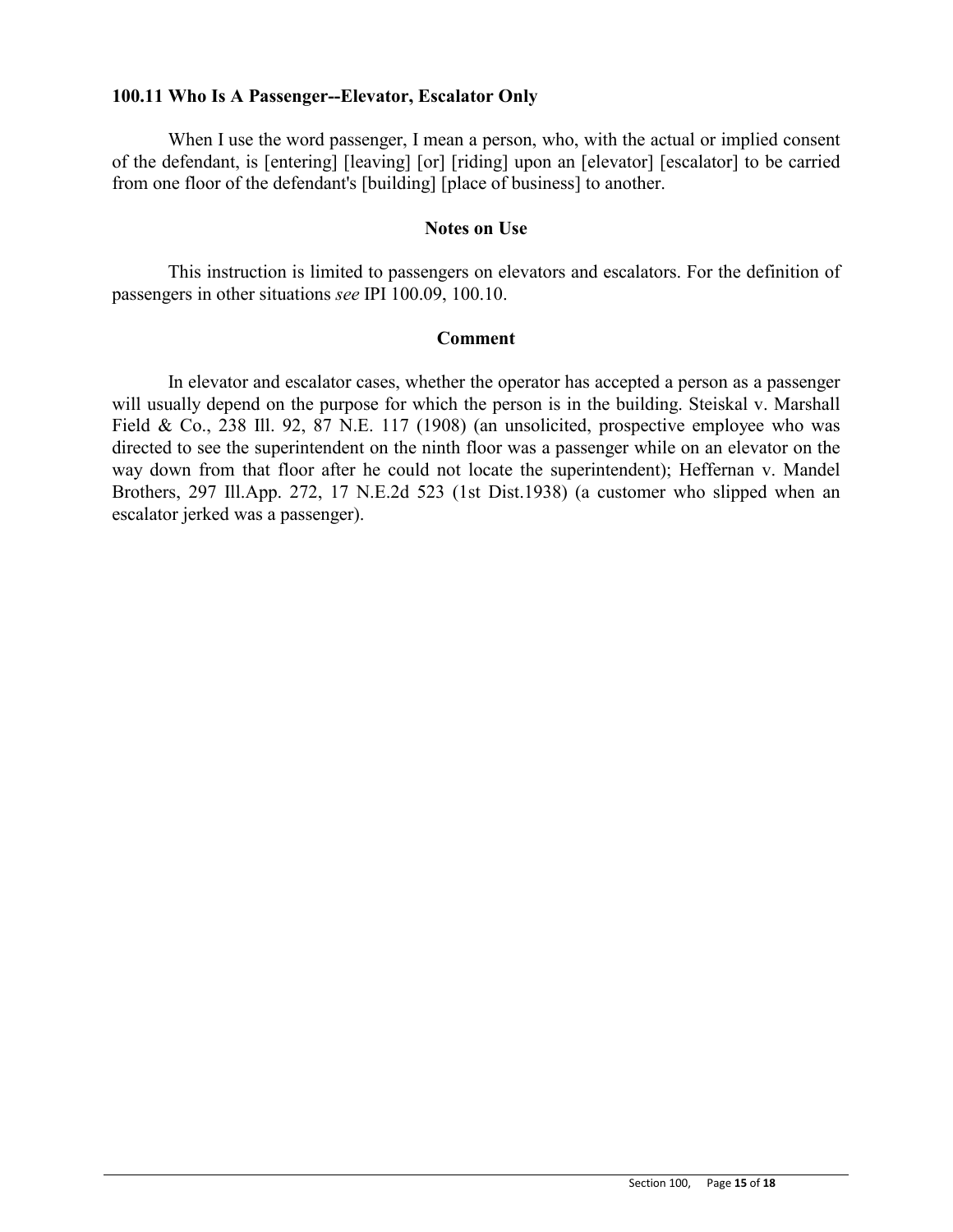# **100.12 Duty Of Carrier To Protect Invitees From Assault**

It was the duty of the defendant to exercise ordinary care to protect [the plaintiff] [its invitees] while within or upon the premises of its [station] [depot] [platform] from the danger of assault of which it knew, or should have anticipated from facts and circumstances known to it.

# **Notes on Use**

This instruction may be used when either a common carrier or terminal station operator is sued. This instruction should be used in conjunction with IPI 10.04.

The Premises Liability Act, 740 ILCS 130/1-130/4 (1994), abolished the distinction between licensees and invitees as to occurrences on or after September 12, 1984. The Act imposes a duty of ordinary care as to both licensees and invitees. Therefore, as to cases arising out of occurrences on or after September 12, 1984, "the plaintiff" will be used in the second line.

*See* IPI 120.06 as to duties to invitees for injuries other than assault.

## **Comment**

The duties owed business visitors by common carriers in their stations and on their platforms was historically the same as that owed by the owners of business premises to their invitees. Haynes v. Chicago Transit Authority, 59 Ill.App.3d 997, 376 N.E.2d 680, 17 Ill.Dec. 534 (1st Dist.1978). Section 2 of the Premises Liability Act, 740 ILCS 130/2 (1994), provides (emphasis added):

§2. The distinction under the common law between invitees and licensees as to the duty owed by an owner or occupier of *any premises* to such entrants is abolished. The duty owed to such entrants is that of reasonable care under the circumstances regarding the state of the premises or acts done or omitted on them.

The statute therefore expanded the duty owed by the owner of any premises to include not only invitees, but licensees as well.

If the carrier's employees assault or injure the invitee, the carrier will be liable if the employee was acting in the actual or apparent scope of his duties. Horecker v. Pere Marquette R. Co., 238 Ill.App. 278 (1st Dist.1925) (the railroad was not liable for an assault by an off-duty gatekeeper on a husband accompanying his wife to the station).

On the other hand, if the assault is made by a stranger or another invitee, the carrier must know, or from facts or circumstances known to it should have known, that an assault was likely. Neering v. Illinois Central R. Co., 383 Ill. 366, 50 N.E.2d 497 (1943) (the railroad was liable to an invitee who was assaulted by one of a number of hobos, who usually congregated in that vicinity, while she was waiting for a train on the platform). Meyer v. Riverview Park Co., 342 Ill.App. 218, 96 N.E.2d 379 (1st Dist.1950) (defendant had no notice that a passenger who had just gotten off a roller-coaster would be assaulted by another passenger with whom he had a trivial scuffle before getting on the roller-coaster).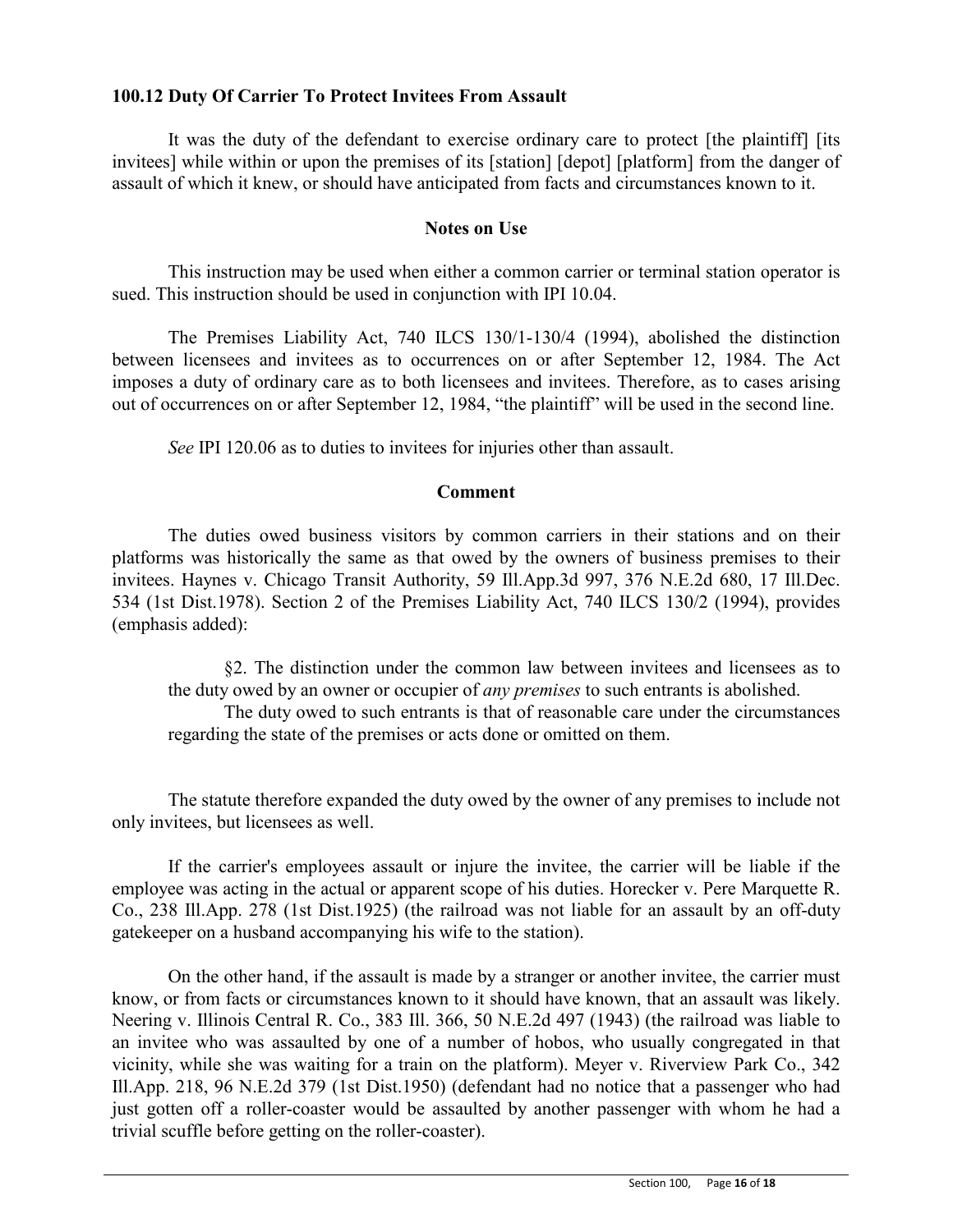Amendments to the Metropolitan Transit Authority Act (70 ILCS 3605/27 (1994)), the Regional Transportation Authority Act (70 ILCS 3615/2.08 (1994)), and the Local Mass Transit District Act (70 ILCS 3610/4 (1994)), effective September 24, 1985, have exempted the Chicago Transit Authority and the other entities governed by these acts from liability for the failure to prevent the commission of crimes by fellow passengers or other third parties. *See* Introduction.